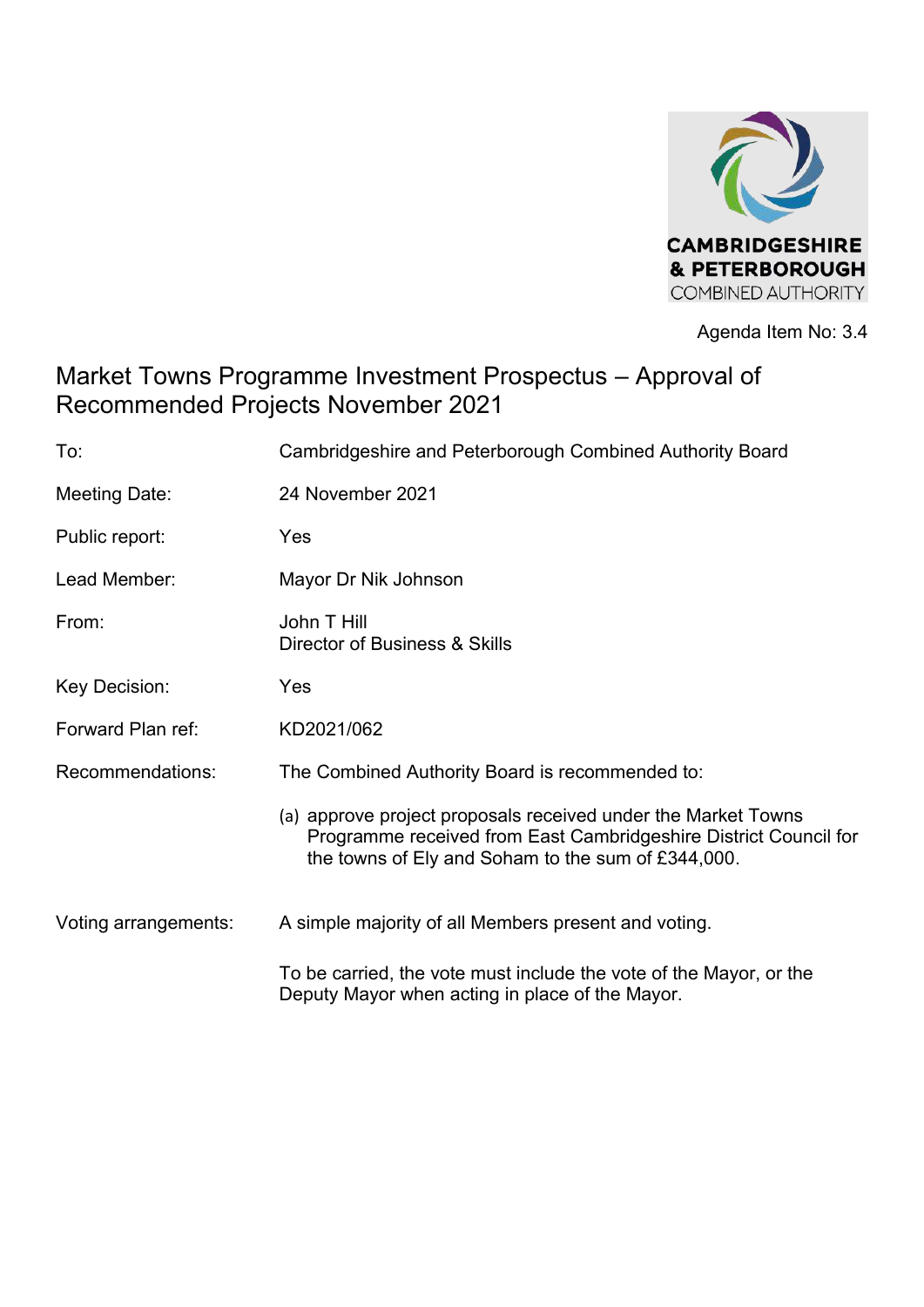### 1. Purpose

- 1.1 To seek Combined Authority Board ratification of project proposals received under the sixth funding call for the Cambridgeshire and Peterborough Combined Authority (CPCA) Market Towns Programme.
- 1.2 To seek approval of three recommended project proposals received from East Cambridgeshire District Council for the market towns of Ely and Soham.

### 2. Background

- 2.1 The CPCA are committed to helping their region's market town to thrive and are investing to ensure towns remain vibrant and thriving places. This commitment included the production of a Masterplan for each of the key market towns (based on new research and analysis required to deliver the bold growth ambitions) and their interventions hereby enshrine the importance of inclusive growth, in line with CPIER and LIS recommendations.
- 2.2 Combined Authority funding is shared across the market towns, with district authority leads able to bid for capital funds for each town. Proposals are invited to support the mobilisation of each Masterplan and against activities which address the needs and those interventions identified as required to drive targeted growth and regeneration of each town in a post Covid-19 pandemic economy.
- 2.2 All project proposals are independently appraised where the strategic need, economic and commercial case is assessed against an agreed set of appraisal metrics. Appraised applications are scored based on programme criteria set and must achieve a minimum pass mark to be recommended for Combined Authority Board approval.
- 2.3 To date, there have been five funding calls under the Programme (September 2020, November 2020, January 2021, March 2021 and June 2021) resulting in 41 projects being approved by the CA Board, awarding a total of £10,866,348 in grant funding (and bringing in an additional £11,605,295 of partner match investment).
- 2.4 The total funding awarded to date and remaining budget allocations against each town is as follows: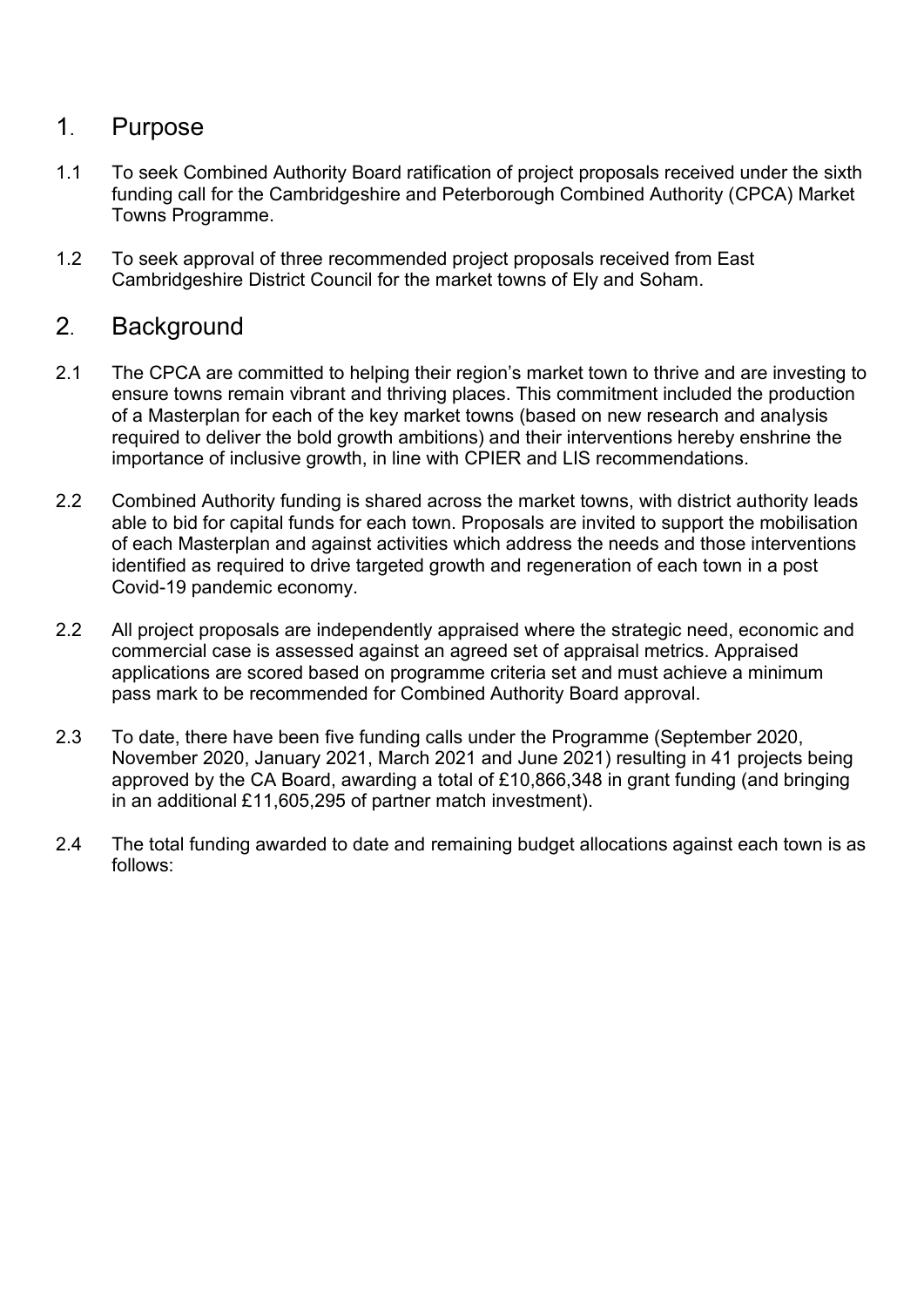| <b>Town</b>     | <b>Total Allocation</b> | <b>Total Funding Approved</b> | <b>Funding Call 6 -</b> | <b>Remaining</b>  |
|-----------------|-------------------------|-------------------------------|-------------------------|-------------------|
|                 |                         |                               | November 2021           | <b>Allocation</b> |
|                 |                         |                               |                         |                   |
| <b>St Ives</b>  | £1,000,000              | £620,125                      |                         | £379,875          |
| Huntingdon      | £1,000,000              | £577,725                      |                         | £422,275          |
| Ramsey          | £1,000,000              | £1,000,000                    |                         | £0                |
| Wisbech         | £1,000,000              | £1,000,000                    |                         | £0                |
| March           | £1,000,000              | £1,000,000                    |                         | £0                |
| Whittlesey      | £1,000,000              | £1,000,000                    |                         | £0                |
| Chatteris       | £1,000,000              | £1,000,000                    |                         | £0                |
| Ely             | £1,000,000              | £656,000                      | £344,000                | £0                |
| Soham           | £1,000,000              | £200,000                      |                         | £800,000          |
| Littleport      | £1,000,000              |                               |                         | £1,000,000        |
| <b>St Neots</b> | £3,100,000              | £3,100,000                    |                         |                   |
|                 | £13,100,000             | £10,153,850                   | £344,000                | £2,602,150        |

2.4 Two further funding calls are scheduled for January and March 2022, with the aim the remaining £2,602,150 will be fully allocated by the end of this financial year.

## 3. Funding Call 6 – November 2021

3.1 The following three bids are recommended for Board approval. The independent Appraisal Report and Scoring Matrix are included as Appendices 1 and 2, and set out the assessment and appraisal recommendations: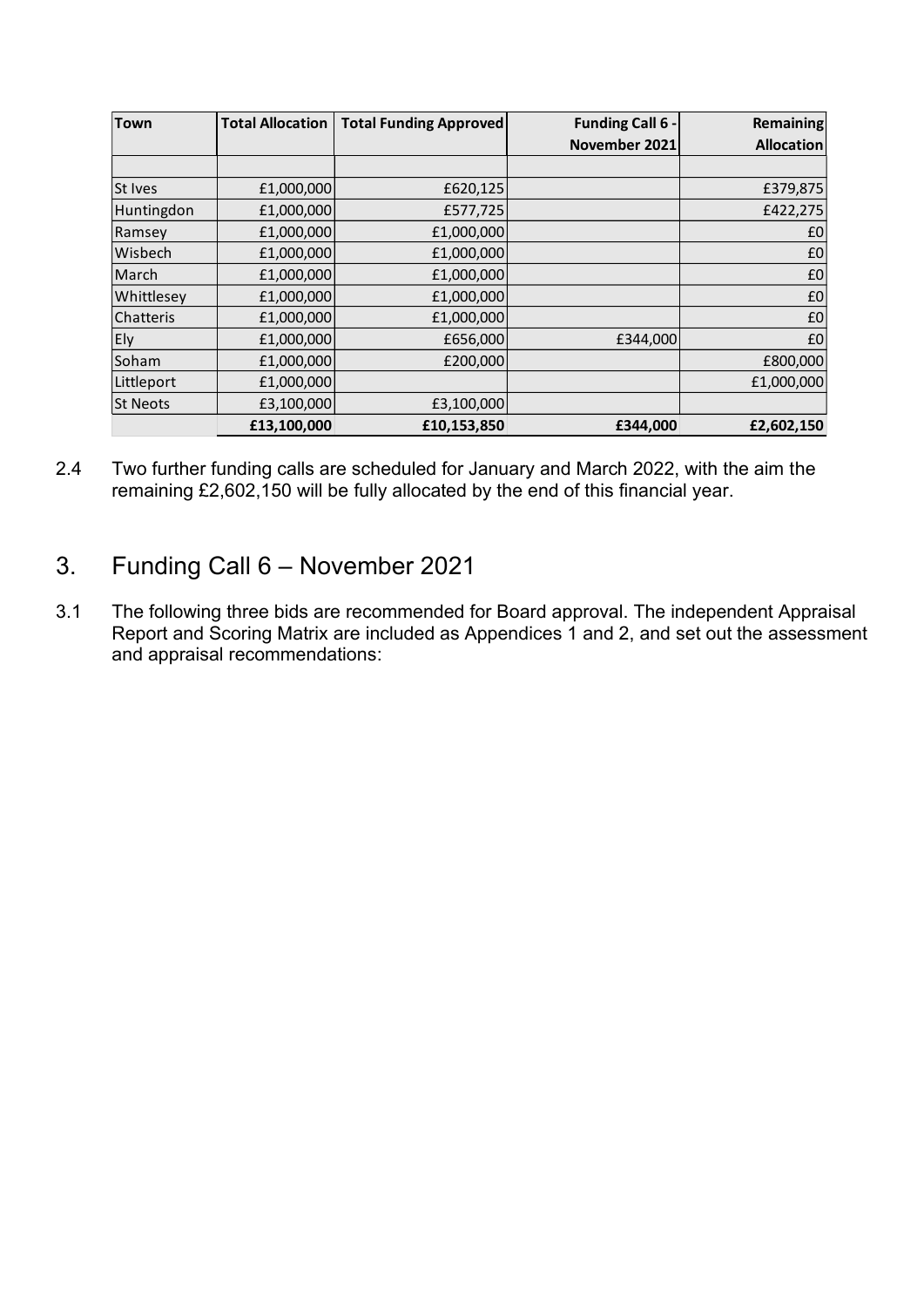|                                                   |                                                                                                                                                                                                                                                                                                                                                                                                                                           | <b>CPCA</b><br><b>GRANT</b> | <b>MATCH</b>                      |
|---------------------------------------------------|-------------------------------------------------------------------------------------------------------------------------------------------------------------------------------------------------------------------------------------------------------------------------------------------------------------------------------------------------------------------------------------------------------------------------------------------|-----------------------------|-----------------------------------|
| <b>PROJECT NAME</b>                               | <b>DESCRIPTION</b>                                                                                                                                                                                                                                                                                                                                                                                                                        | <b>AMOUNT</b>               | <b>FUNDING</b>                    |
|                                                   |                                                                                                                                                                                                                                                                                                                                                                                                                                           |                             |                                   |
| <b>East Cambridgeshire</b>                        |                                                                                                                                                                                                                                                                                                                                                                                                                                           |                             |                                   |
| 42. Ely CCTV Network<br>Expansion                 | This project is in support the City of Ely Councils<br>ambition to upgrade and extend the city's aging<br>CCTV infrastructure to complete the second and<br>third phases of its CCTV network upgrade and<br>expansion programme. Phase 1 of the CCTV camera<br>network installed 27 cameras, Phase 2 will deliver a<br>further 12. The third phase allows 3 temporary<br>cameras to be used for events such as festivals and<br>concerts. | £120,000                    | £150,000<br>(Ely City<br>Council) |
| 43. Ely Town Centre<br>Capital Investment<br>Fund | Following consultation with local stakeholders, the<br>need to improve the frontage of buildings and the<br>general appearance around key areas of the city<br>centre featured strongly. To support this the<br>Council will encourage businesses and<br>organisations to access a capital grant fund for<br>businesses within certain parts of the town centre.                                                                          | £100,000                    |                                   |
| 44. Ely Street<br><b>Furniture Upgrades</b>       | The CPCA has awarded ECDC grants totalling<br>£201,000 to improve the appearance of Ely Town<br>Centre's signage, and street furniture (as bins,<br>benches, shelters and walkways). This additional<br>request is aimed at addressing important<br>'shortfalls' to the first phase of street<br>improvements following local feedback.                                                                                                   | £124,000                    |                                   |

- 3.2 One further project proposal was submitted for consideration this funding call. This was the Soham Agritech Business Centre - application to support the successful activities at Soham's Eastern Agritech Innovation Hub (EAIH) managed by NIAB. The Hub is home to five start-up businesses and supports a further seven stakeholder businesses, but does it have adequate seminar facilities. The investment will fund a log cabin style building with kitchen, toilets, and conferencing, meeting, exhibit equipment along with necessary audio visual and seating. The proposal is seeking £145,000 of CPCA grant funding.
- 3.3 The independent appraisal recommends a conditional approval only of the Soham Agritech Business Centre proposal. This application was submitted by East Cambridgeshire District Council, but given that the end beneficiary is NIAB, they should be bound by the grant conditions. Assuming this is addressed along with the other conditional requirements, then this project too would be worthy of full approval and is invited to be resubmitted for ratification at the January 2022 Combined Authority Board.